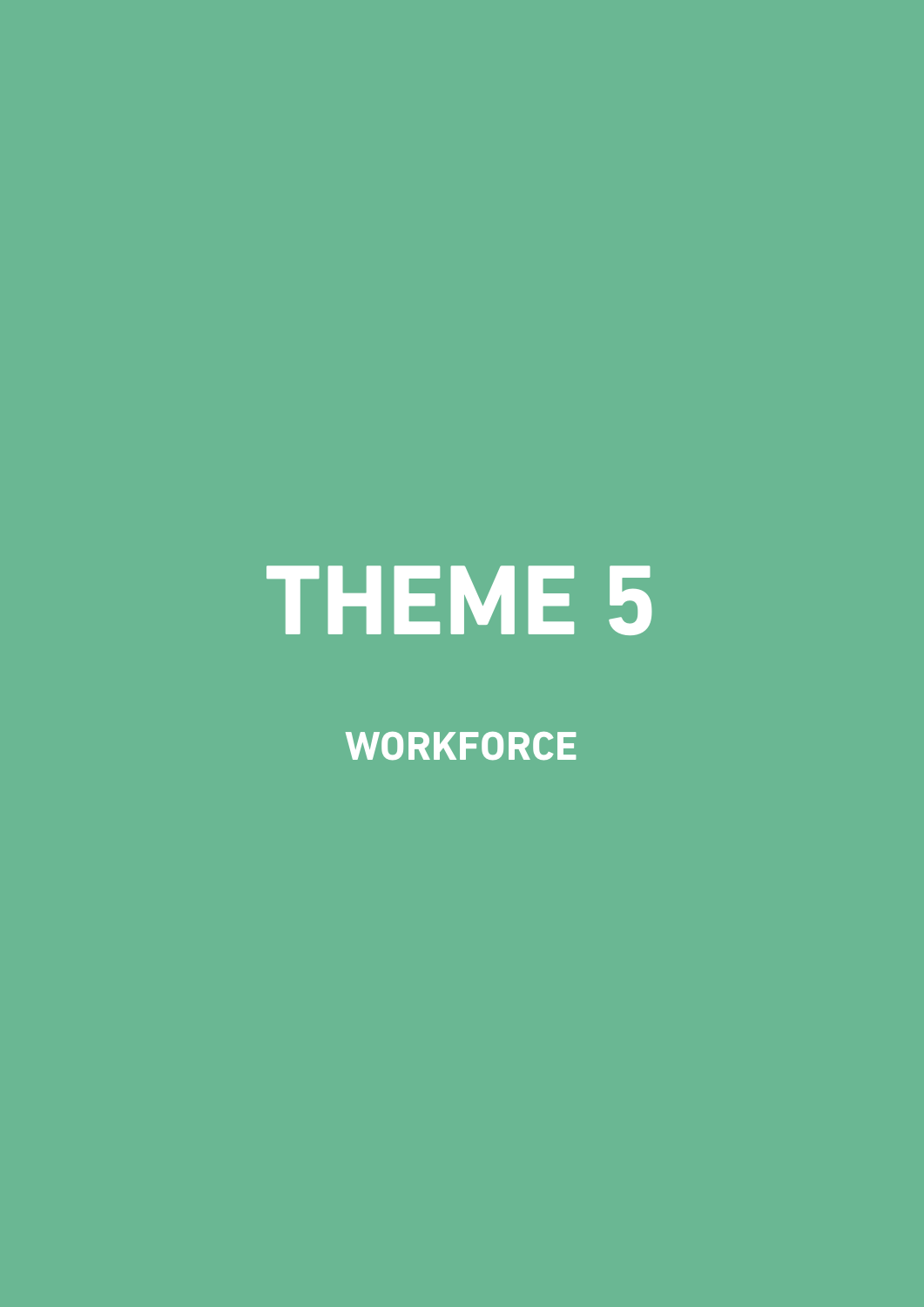# **Theme 5 Workforce**

## **Aim 1**

**The mental health services plans, organises and manages its workforce to achieve its objectives for high quality, recovery oriented, safe and reliable services.**

#### **Indicator 1.1**

**There are appropriate numbers and skill mix of staff and these are effectively managed to meet the assessed needs of the service users and the size and layout of the service.**

- **1.** There are written policies and procedures in place for services in relation to the recruitment, selection and vetting of staff.
- **2.** At a minimum, the policies and procedures on staffing include:
	- The roles and responsibilities for the recruitment, selection, vetting and appointment processes for all staff within the mental health service.
	- The recruitment, selection and appointment process of the service, including the Garda vetting requirements.
	- The roles and responsibilities in relation to staffing processes.
	- The roles and responsibilities in relation to staff training processes within the approved centre.
	- The organisational structure of the approved centre, including lines of responsibility.
	- The job description requirements.
	- The staff planning requirements to address the number and skill mix of staff appropriate to the assessed needs of service users as well as the size and layout of the approved centre.
	- The staff rota details and the methods applied for its communication to staff.
	- The orientation and induction training for all new staff.
	- The ongoing staff training requirements and frequency of training needed to provide safe and effective care and treatment in accordance with best contemporary practice.
	- The required qualifications and accreditation of training personnel.
	- The evaluation of training programmes.
	- The staff performance and evaluation requirements.
	- The use of agency staff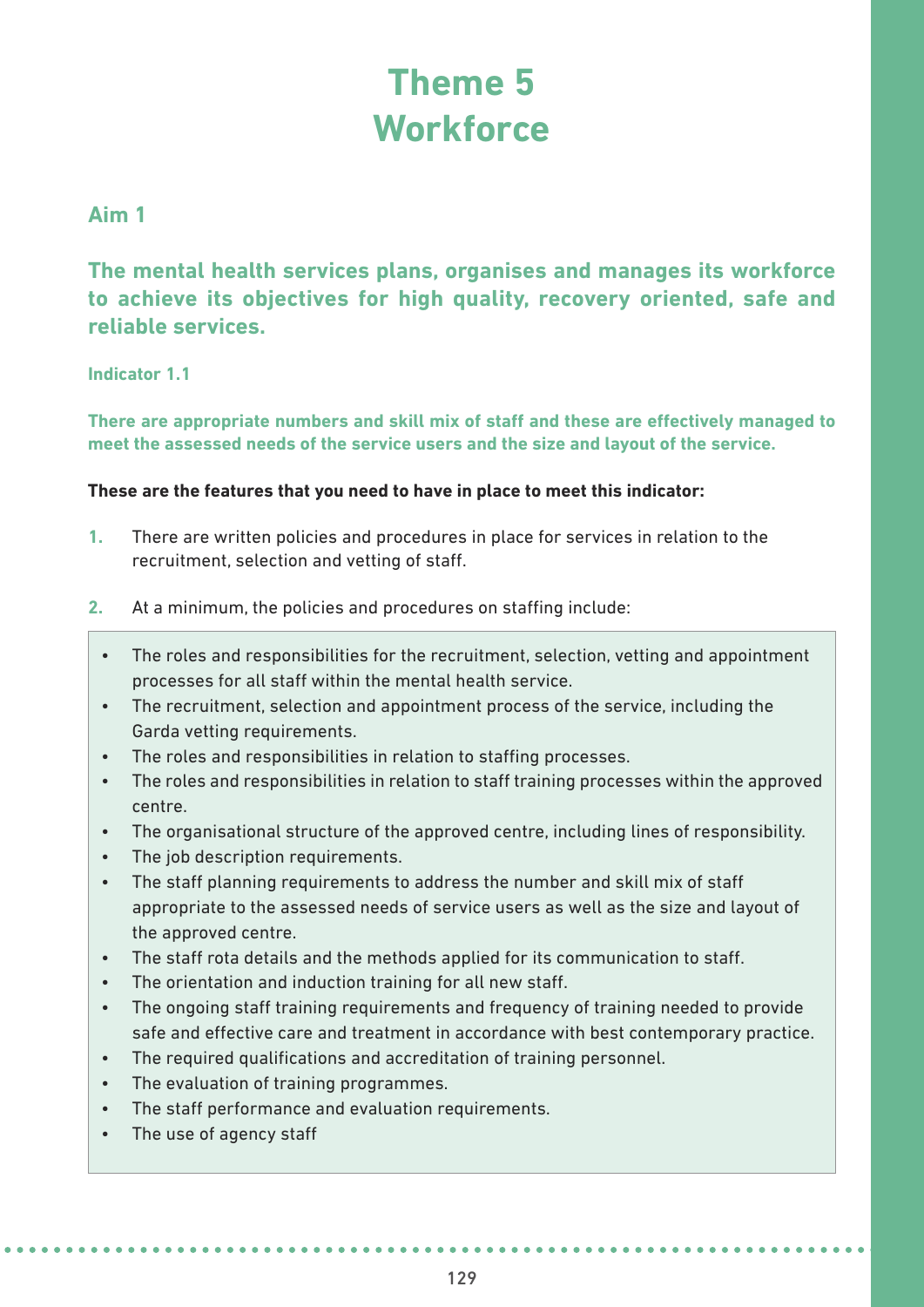- **3.** Relevant staff have read and understood the staffing policies and procedures. This is documented.
- **4.** Relevant staff can articulate the processes relating to staffing as set out in the policies and procedures.
- **5.** There are sufficient staff with the appropriate qualifications to do their job; to meet the number and assessed needs of the service users, the size and layout of the service and the statement of purpose; and in accordance with the, *Mental Health Act 2001 (Approved Centres) Regulations 2006, Regulation 26, (2), Staffing*.
- **6.** There is a written staffing plan for the mental health service which takes into consideration the following:
	- The skill mix, competencies, number and qualifications of staff
	- The assessed needs of the service user group profile of the service through the following:
		- The size and layout of the centre.
		- The level of acuity of psychiatric illness.
		- The age profile of service users.
		- The length of stay of service users.
		- The physical and psychological care needs of service users.
		- Behaviours of concern exhibited by service users.
		- The level of dependency and need for supervision of the service users.
		- The number of beds available.
- **7.** There is a planned and actual roster in place showing staff on duty during the day and night. Records of changes are tracked, identified and reviewed.
- **8.** There is a documented process for reassignment of staff in response to changing needs and staff shortages.
- **9.** There is a required number of staff on duty at all times to ensure safety of service users in the event of a fire or other emergency.
- **10.** There is a documented process in place for transferring responsibility of care from one staff member to another, e.g. change of shift, inter-agency transfer.
- **11.** There is continuity of care and support provided to service users, particularly where staff are employed on less than a full-time basis.
- **12.** There are sufficient staffing levels to avoid an over-dependency on the use of temporary and agency staff.
- **13.** There is an appropriately qualified and experienced staff member on duty and in charge at all times. This is documented.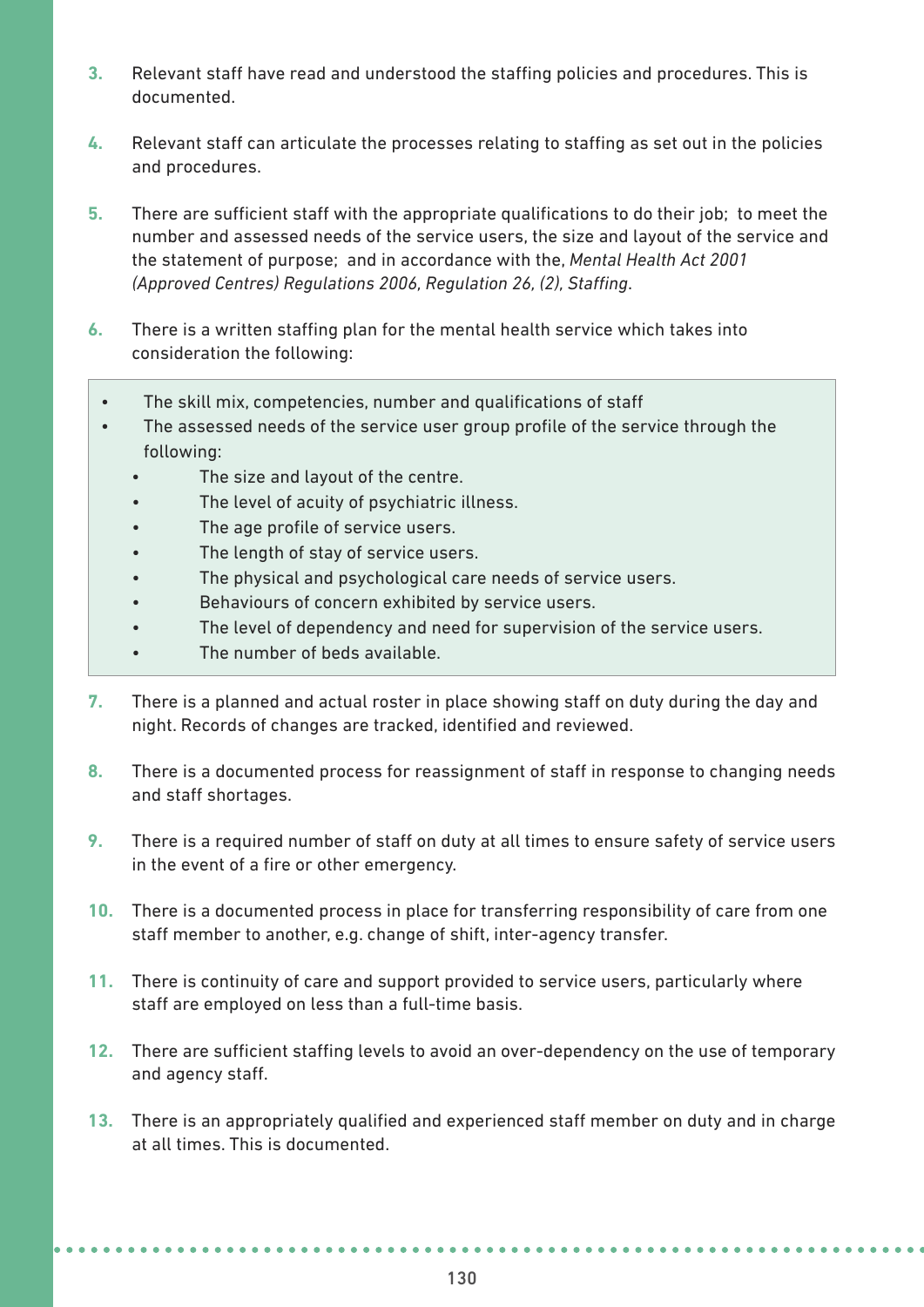- **14.** Strategies for the retention of staff are in place (e.g. provision of additional training, professional development and in-house promotion opportunities).
- **15.** Senior management arrange for additional staff to cover shifts in an emergency (e.g. serious incident, outbreak of infectious disease and in the event of evacuation).
- **16.** There is ongoing workforce planning in the mental health service to avoid gaps in service delivery.
- **17.** The number and skill mix of staff is reviewed against the level recorded in each approved centre's registration.
- **18.** Review and analysis is completed within the mental health service to identify opportunities to improve staffing processes and to respond to the changing needs and circumstances of service users. The findings and lessons learned are shared and documented.

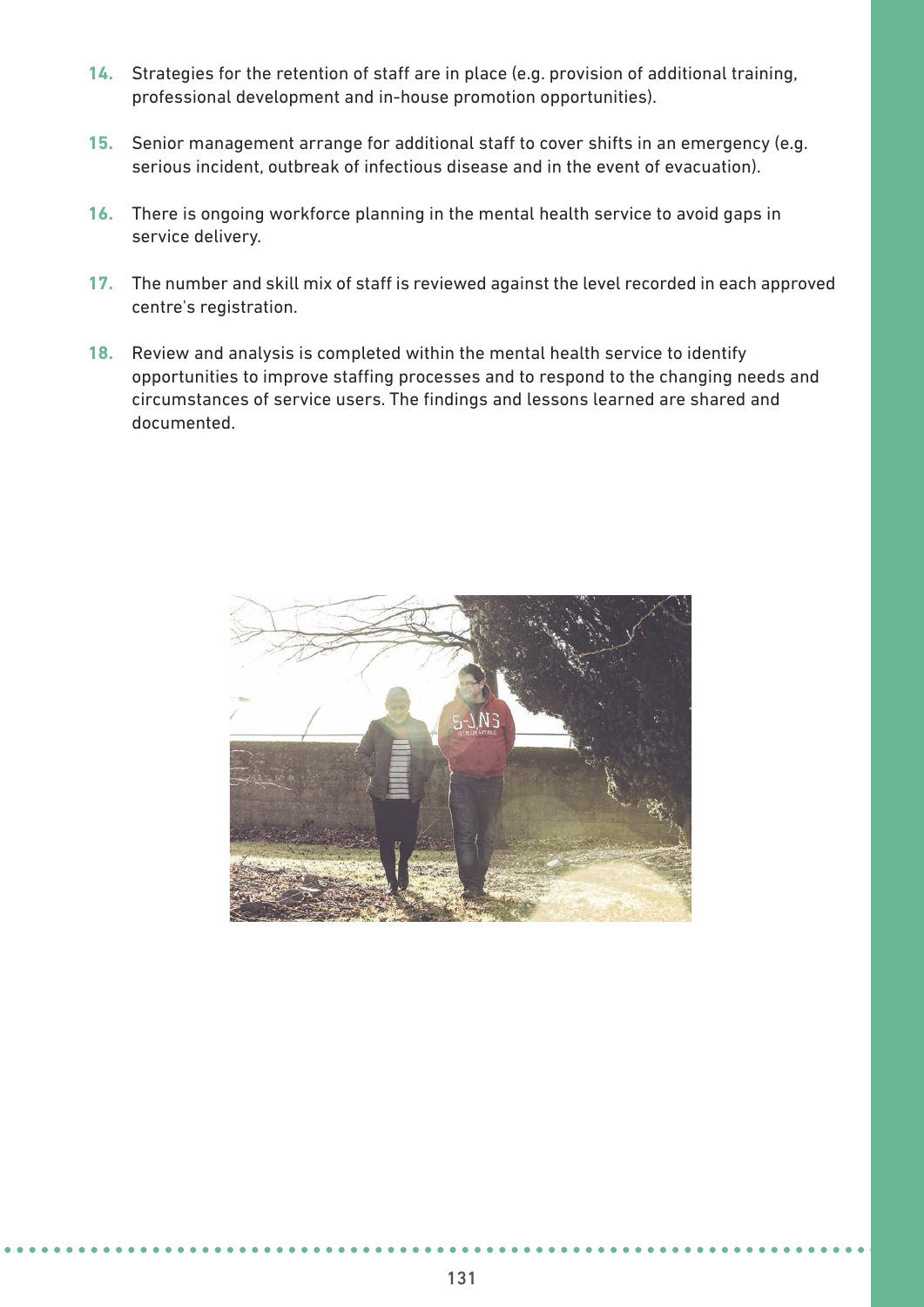# **Aim 2**

# **The mental health service recruits staff with the required competencies to provide high quality, recovery oriented, safe and reliable services.**

#### **Indicator 2.1**

#### **A rigorous recruitment process is in place in the service.**

#### **These are the features that you need to have in place to meet this indicator:**

- **1.** There are written policies and procedures relating to the recruitment, selection, vetting and appointment of staff, based on Irish and European legislation, and in *accordance with the Mental Health Act 2001 (Approved Centres) Regulations 2006, Regulation 26, (1) Staffing*.
- **2.** The policies and procedures relating to recruitment, selection, vetting and appointment are implemented.
- **3.** The service site management team have read and understand the policies and procedures, and this is documented.
- **4.** The service site management staff can articulate the processes relating to staffing as set out in the policies.
- **5.** Service users, family and carers are involved in the recruitment process, where appropriate.
- **6.** Those involved in recruitment and selection receive relevant training.
- **7.** Staff, including temporary, permanent, contract and volunteers are recruited in accordance with employment and equality legislation $<sup>1</sup>$  and with the legislation governing</sup> public service appointments<sup>2</sup> and best practice.
- **8.** Where a recruitment agency is used to recruit staff, only recruitments agencies that are approved by the Commission for Public Service Appointments as "listed recruitment agencies" may be used.
- **9.** The service site manager/head of discipline and /or the National Recruitment Service (NRS) identify the skills, competencies and personal attributes required of staff and recruits accordingly.
- **10.** Garda vetting is carried out on all staff, contractors, volunteers, students on placements and on work place experience, and all other relevant personnel in as required.

....................

*2. Public Service Management (Recruitment and Appointments) Acts 2004 as amended and the Codes of Practice published by the Commission on Public Service Appointments pursuant to that Act.*

*<sup>1.</sup> Employment Equality Acts 1998 to 2015*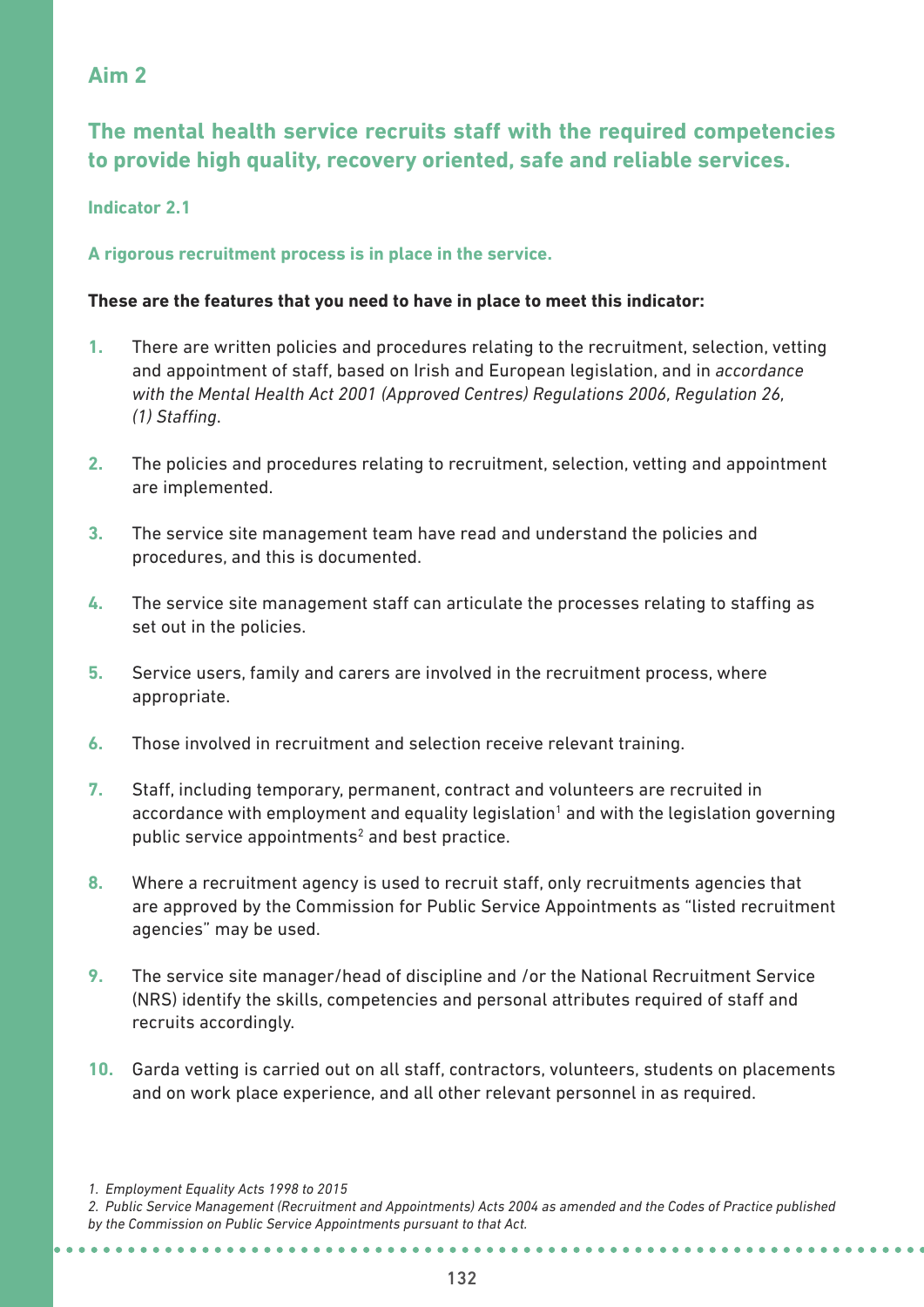- **11.** Contractors on site are obliged to provide evidence of appropriate indemnity and insurance and appropriate records of such indemnity and insurance are maintained by the mental health service and appropriate records are kept of indemnity and insurance.
- **12.** Three satisfactory written references are obtained and verified before staff start working in the service. These include one written reference from each employee's most recent line manager/employer.
- **13.** Where employment records are maintained nationally, records are maintained locally for verification in accordance with the Data Protection Act 1998 – 2003.
- **14.** All staff have a written contract of employment signed by the staff member and on behalf of the employer and a job description and a copy of their terms and conditions prior to taking up their post.
- **15.** Where agency staff are used, there is a comprehensive contract that sets out the agency's responsibilities in relation to:
	- Vetting of staff, including Garda vetting and references and vetting from other jurisdictions as appropriate.
	- Confirmation of registration with relevant professional organisations/ validation of status (where applicable).
	- Confirmation of attendance at mandatory training, as applicable to the service.
	- Confirmation of identity.
	- Confirmation of entitlement to work in the State, where necessary.
	- Professional indemnity.
	- Confirmation of staff training.
	- Arrangements for responding to concerns and complaints.
	- Indemnity for the mental health service in respect of wrong doing on behalf of the employment agency.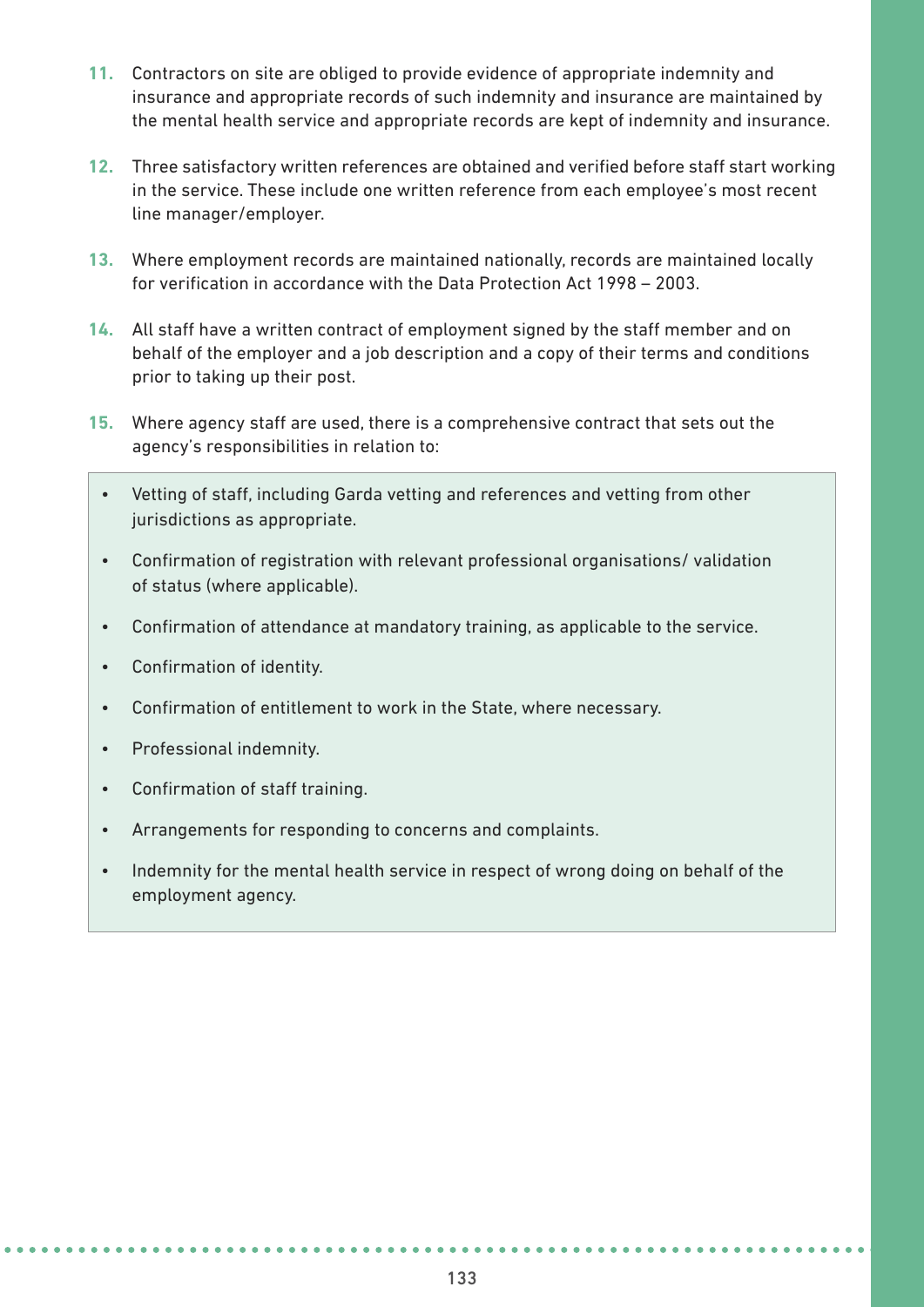# **Aim 3**

**The mental health service ensures that its workforce has the competencies and capabilities required to deliver high quality, recovery oriented, safe and reliable services.**

#### **Indicator 3.1**

**Staff are supported in maintaining and developing their competencies.** 

#### **These are the features that you need to have in place to meet this indicator:**

- **1.** Appropriate orientation, induction, probation and ongoing training programmes (including e-learning) are provided to the workforce, including agency staff.
- **2.** A training needs analysis (TNA) is carried out annually on or on behalf of the service and this includes:
	- Circulation of TNA questionnaires
	- Feedback from staff, service managers, Multi Disciplinary Teams, service users and family and carers.
- **3.** The TNA takes account of the following:
	- Work force reviews.
	- Systems audits.
	- Review of incidents and other key indicators (e.g. complaints, safeguarding issues, safety issues, audit outcomes, changes to service user profiles and changing needs).
- **4.** Training and development plans are reviewed on an annual basis.
- **5.** Annual training and development plans are completed for all disciplines, to reflect the training needs analysis and the assessed needs of the service user group.
- **6.** Staff have access to education and training resources, including local internet access, access to HSE Land, access to appropriate journal publications and HSE regional libraries.
- **7.** Staff are trained to implement therapeutic and recovery based care and support for service users at each stage of his or her care pathway (including: during the assisted admission process; whenever all aspects of care and support are provided; before and during discharge). Training should consider the impact of involuntary admission on service users and their families and associated issues in developing and maintaining therapeutic engagement.
- **8.** Staff training records and logs are maintained by line managers for all disciplines and these are available for review. Training provided is in accordance with professional development planning and linked to the skills required in the service area.
- **9.** All education and training programmes delivered are evaluated and periodically reviewed, and records are maintained of this.

. . . . . . . . . . . . . . . . . . . .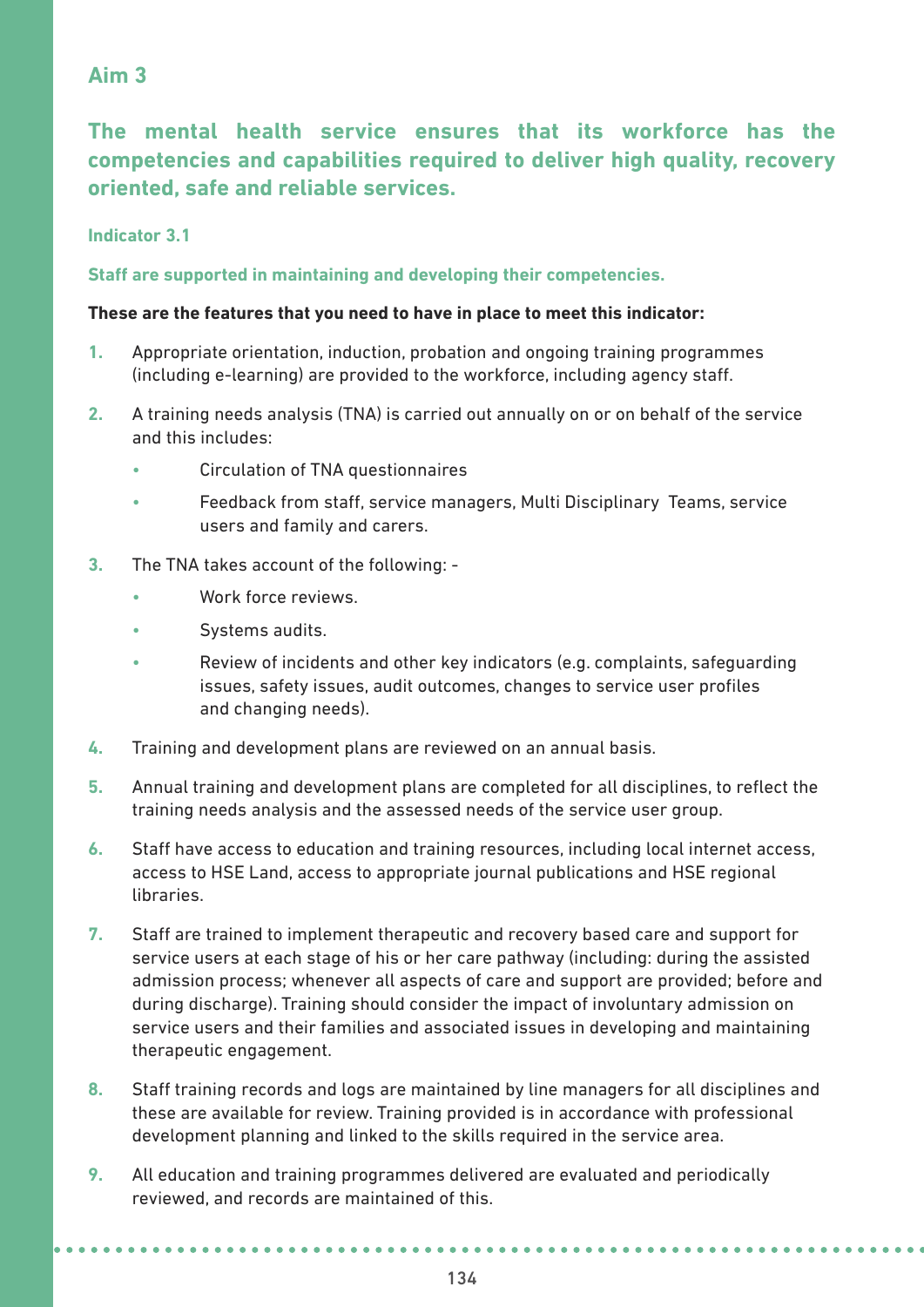- **10.** Staff are (where appropriate and within available resources) provided with protected time and financial support for education and training, to include academic study, continued professional development requirements for professional registration and research activity.
- **11.** There are resources, facilities and equipment available for staff in-service education and training (whether didactic or through e-learning, demonstration work-based projects, etc.)
- **12.** In-service training is provided by appropriately trained and competent individuals.
- **13.** A copy of the *Mental Health Act (2001) and any Regulations, Rules and Codes of Practice*  made thereunder are made available to all staff in the approved centre or on request. In accordance with *Mental Health Act 2001 (Approved Centres) Regulations 2006, Regulation 26,(6) Staffing*.
- **14.** All staff members are made aware of the provisions of the *Mental Health Act (2001)* and all Regulations, Rules and Codes of Practice made thereunder, commensurate with their role, *in accordance with Mental Health Act 2001 (Approved Centres) Regulations 2006, Regulation 26, (5), Staffing*.
- **15.** Records are maintained of management training including supervision, which is provided to all managers who manage front-line staff.
- **16.** Staff are provided with training to meet the assessed needs of service users, in accordance with their roles, responsibilities and areas of work.
- **17.** All healthcare professionals and support staff are trained in the following, in accordance with legislation and best available practice, as pertinent to their role and any CPD requirements:
- Fire safety
- Basic Life Support
- First Aid
- Hazard Analysis Critical Control Points (HACCP)
- Management of violence and aggression (e.g. Therapeutic Crisis Intervention (TCI) /Professional Management of Aggression and Violence (PMAV)
- The Mental Health Act (2001)
- Children First
- Open disclosure
- Manual handling
- Medication management training as appropriate
- Recovery-centred approaches to mental healthcare and treatment, including individual rights
- Infection control and prevention (including sharps, hand hygiene techniques and use of PPE)
- Risk management individual, organisational and care and treatment provision as appropriate to the staff role
- Incident reporting
- Documentation and record keeping
- Individual Care Planning
- Care of service users with an intellectual disability.

*<u><u>AAAAAAAAAAA</u></u>***</u>**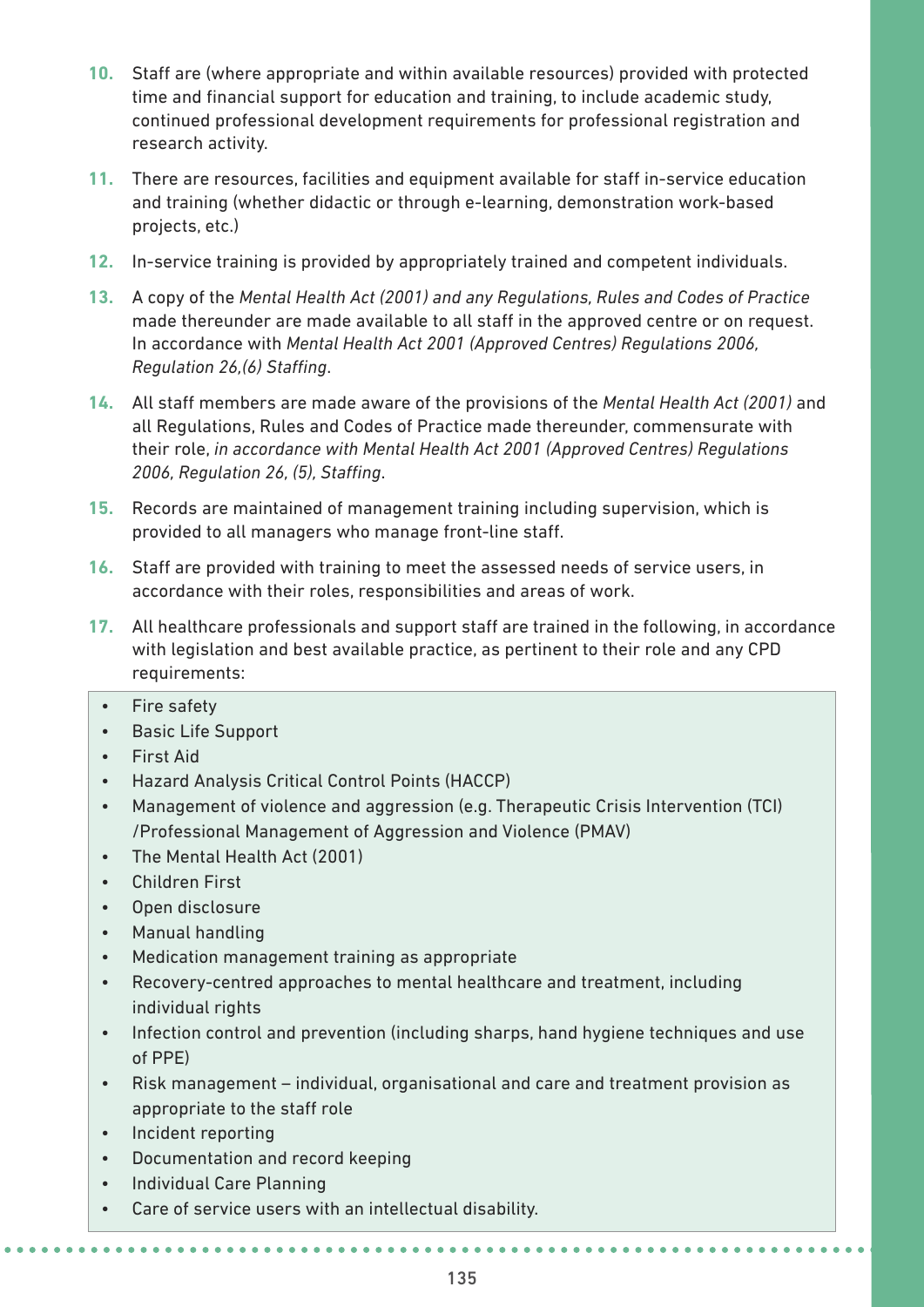- **18.** Training may also include, but is not restricted to the following:
	- Safeguarding vulnerable persons / Adults at risk of abuse
	- Dementia care
	- End of life care
- **19.** Relevant staff providing support to children are trained on the policy relating to children's education and its implementation.
- **20.** Non-clinical staff receive training to develop an understanding of mental health and recovery.
- **21.** There is oversight and governance of those who provide training to the services to ensure a competent, coordinated, evidenced based approach.
- **22.** There is a collaborative approach to the development and delivery of all new mental health training programmes that are in keeping with a recovery orientated approach, including co-production, co-delivery and co-evaluation. This includes training on the involuntary admission process, including the assisted admission process.
- **23.** Wherever possible staff education and training occurs within a multidisciplinary context.

#### **Indicator 3.2**

**Regular formal and informal supervision is available to staff to ensure that they perform their job to the best of their ability. See also indicator 4.1 Professional Development Planning**

- **1.** There are guidelines to govern the implementation of supervision.
- **2.** The guidelines are implemented.
- **3.** There is a formalised written contract of supervision between the supervisor and supervisee.
- **4.** Staff have access to individual, peer or group clinical supervision as per local guidelines.
- **5.** There is a system to track supervision.
- **6.** A written record is kept of any supervision meeting and a copy is given to the member of staff.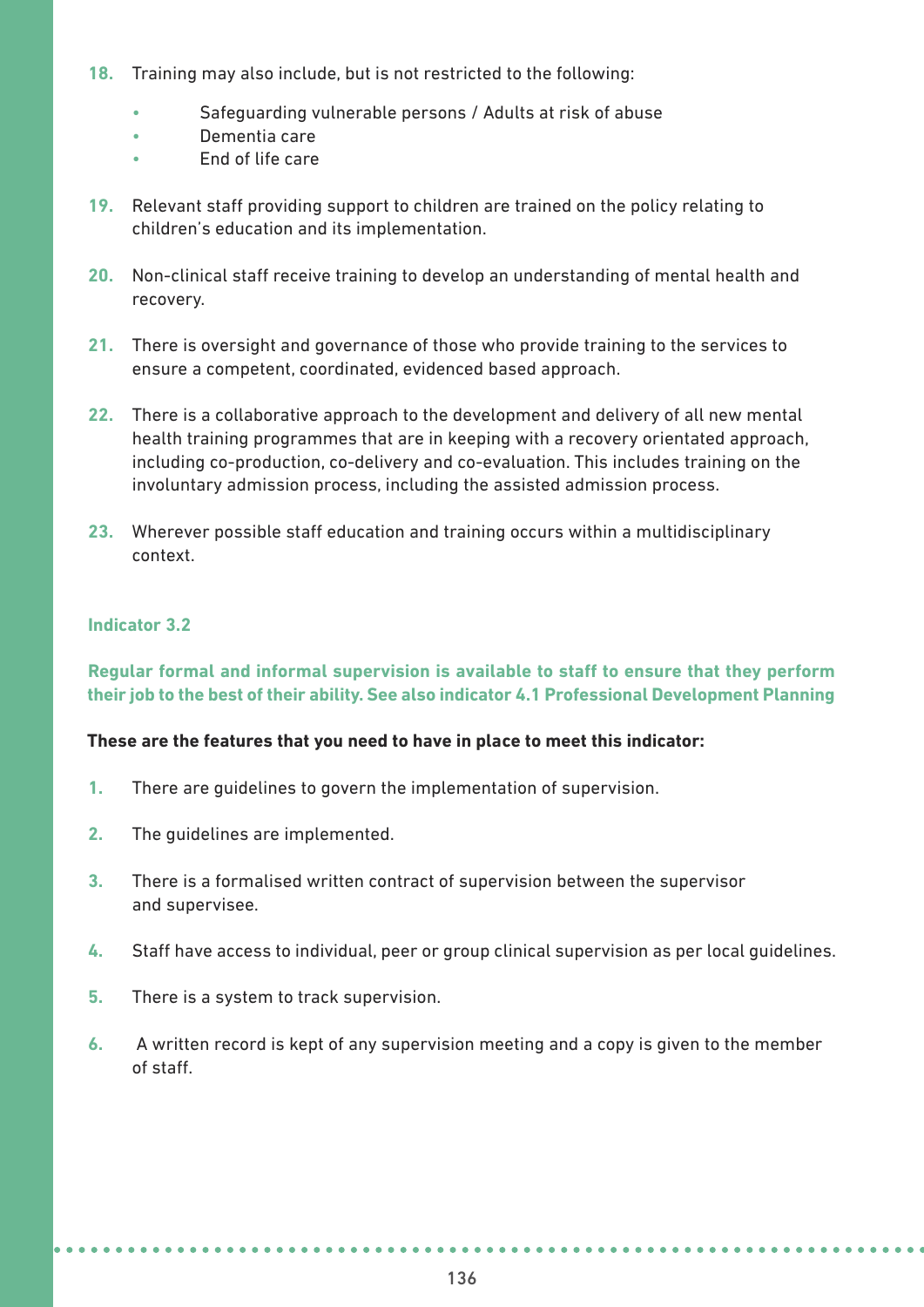# **Aim 4**

# **The mental health service supports its workforce in delivering high quality, recovery oriented safe and reliable services.**

**Indicator 4.1**

**The mental health service has arrangements to support staff in delivering high quality care.**

#### **These are the features that you need to have in place to meet this indicator:**

- **1.** There are policies and procedures on professional development planning.
- **2.** The policies and procedures on professional development planning are implemented.
- **3.** A documented professional development planning system is in place.
- **4.** Individual professional development plans and system-wide tracking of staff participation are in place.
- **5.** A written record is kept of each professional development planning meeting and a copy is given to the member of staff.
- **6.** The record is signed by the line manager and staff member at the end of each meeting. These records are maintained confidentially.
- **7.** Mechanisms are in place to support staff engagement, consultation and responding to staff feedback. Staff have access to health and safety programmes, employee assistance programmes and occupational health.
- **8.** Staff receive debriefing in a timely manner after incidents or responding to people in crises.
- **9.** There are measures in place to protect the work force by minimising the risk of violence, bullying and harassment by other members of the work force or people using the service.

#### **Indicator 4.2**

#### **There is an effective performance management system in place which is collaborative.**

- **1.** There are policies and procedures on performance management in place, in accordance with HSE Guidance Document 2012.
- **2.** The policies and procedures on performance management are implemented.
- **3.** Team performance is measured and monitored and appropriate action taken to respond to underperforming teams. This includes indicators for each team and audit of each team's performance.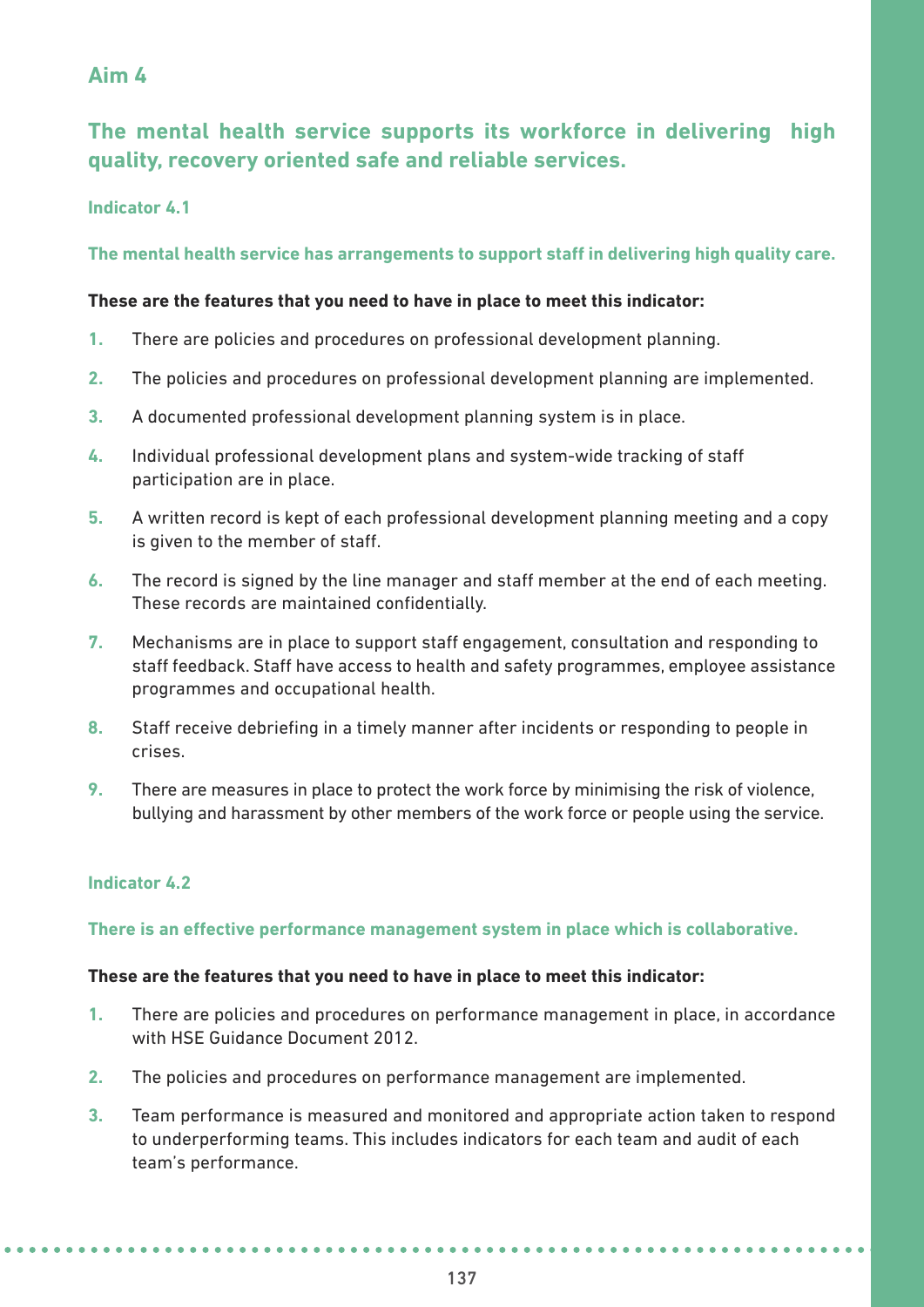#### **Indicator 4.3**

#### **The mental health service has a culture of openness and accountability.**

#### **These are the features that you need to have in place to meet this indicator:**

- **1.** Staff are supported to critically assess and reflect on their practice and to propose areas for improvement.
- **2.** There is ongoing evaluation and response to feedback about the service from service users and staff.
- **3.** A culture survey is completed on a two yearly basis by a member of senior management and action is taken to respond to issues raised.
- **4.** Staff are aware of policies and are clear on their responsibilities relating to openness and transparency and there is evidence of implementation.

These include:

- Complaints Policy
- Trust in Care Policy
- Dignity at Work Policy
- Safeguarding Vulnerable Persons at Risk of Abuse Policy
- Open Disclosure Policy
- Protected Disclosure Policy
- **5.** Relevant information that is gleaned from the above policies, procedures are discussed with staff and relevant others and is used to improve the service.
- **6.** Information and data on open disclosure is presented to the management and relevant committees, as appropriate.
- **7.** Staff are appropriately supported if a complaint or concern has been expressed about them.
- 8. Staff who make a complaint or disclosure are appropriately supported.